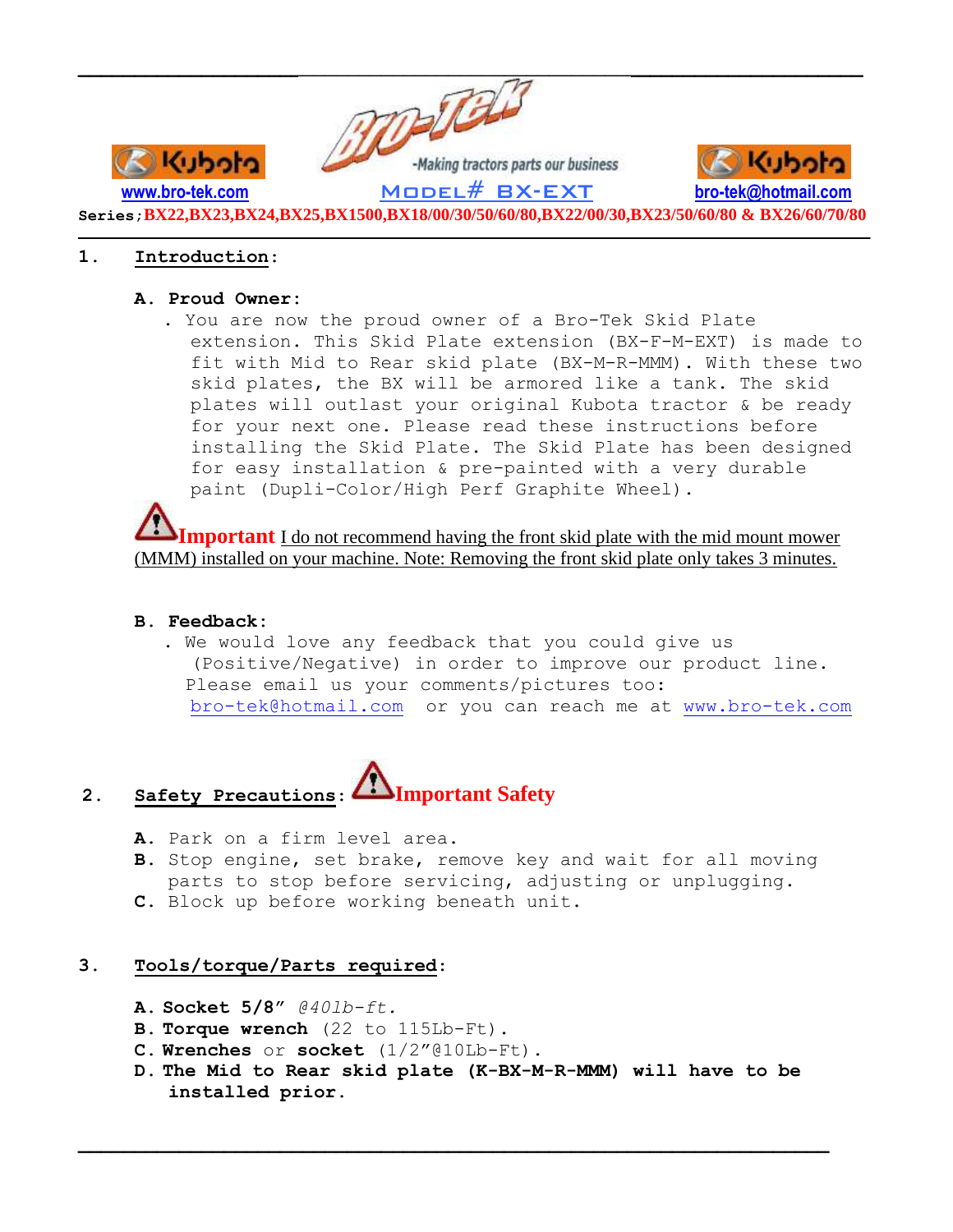

**Series;BX22,BX23,BX24,BX25,BX1500,BX18/00/30/50/60/80,BX22/00/30,BX23/50/60/80 & BX26/60/70/80**  $\mathcal{L} = \{ \mathcal{L} \mathcal{L} \mathcal{L} \mathcal{L} \mathcal{L} \mathcal{L} \mathcal{L} \mathcal{L} \mathcal{L} \mathcal{L} \mathcal{L} \mathcal{L} \mathcal{L} \mathcal{L} \mathcal{L} \mathcal{L} \mathcal{L} \mathcal{L} \mathcal{L} \mathcal{L} \mathcal{L} \mathcal{L} \mathcal{L} \mathcal{L} \mathcal{L} \mathcal{L} \mathcal{L} \mathcal{L} \mathcal{L} \mathcal{L} \mathcal{L} \mathcal{L} \mathcal{L} \mathcal{L} \mathcal{L} \$ 

## **4. Assembly Instructions:**

**.1 Once you have followed the safety precautions & have removed the skid plate from its packaging, please take note of all the parts & follow the assembly instructions.**

**.2 Free up work place of all disturbance & clutter. Take your time installing it (This can be easily done by one person in 5 to 15 minutes).**

**.3 Remove the nut & lock washer (Except BX24,2350,2360, 25 & 2660, there already an empty hole) on the front drive shaft bracket & line up the skid plate with the bolt. Install the supplied bolt on the other side. Install new washer/ lock washer& nuts on each side.**

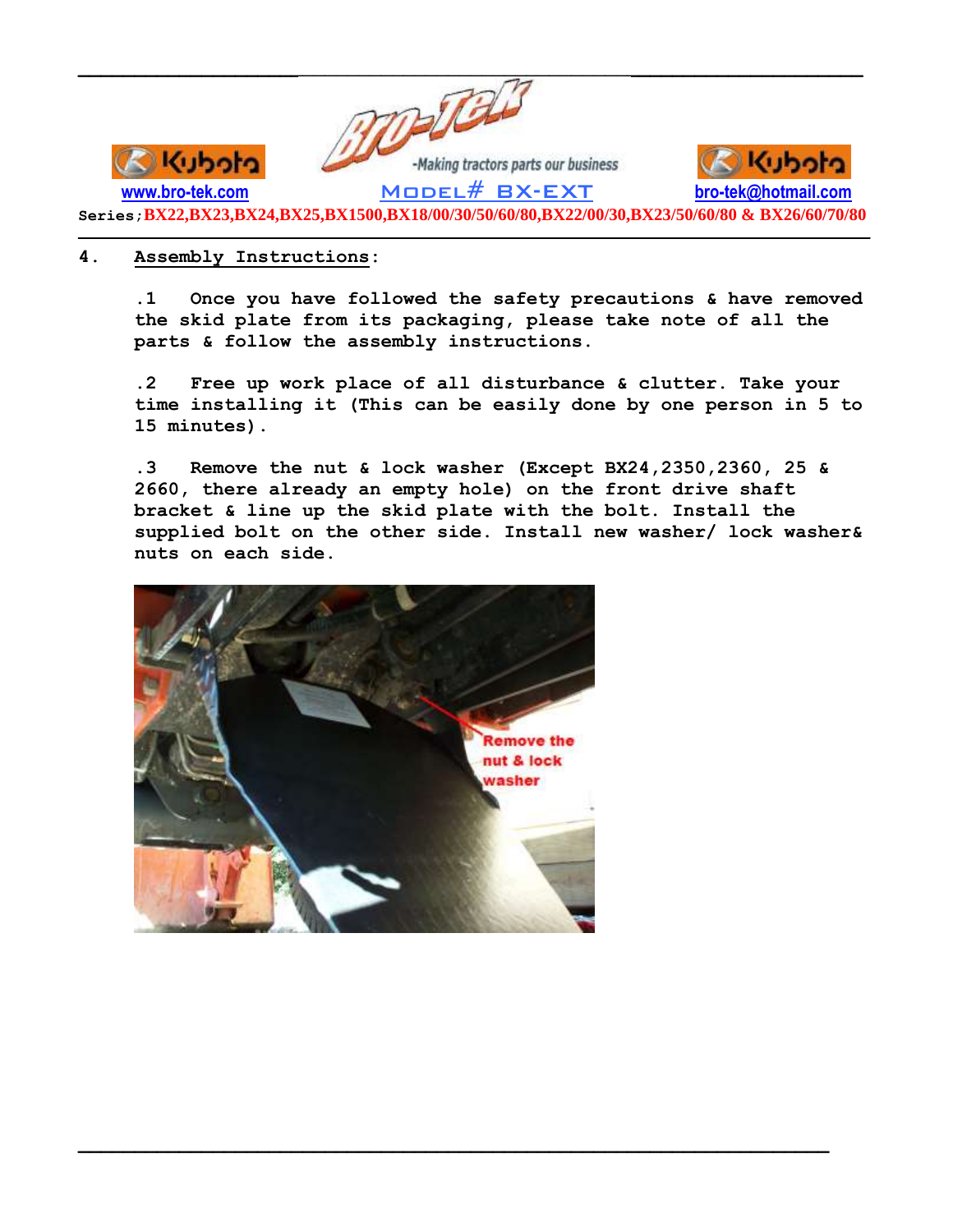

**.4 Lift the skid plate (BX-F-M-EXT) until it makes contact with the (BX-M-R-MMM). The two holes in the back, should line up with the welded nuts in the (BX-M-R-MMM). For any reason the holes & nuts do not line up, some adjustment on the (BX-M-R-MMM) will have to be done.**



**.5 Install the two supplied bolts (5/16" bolts/washers/lock washers) at the red outline in above photo. You can torque the two bolts with a 1/2" socket @10Lb-Ft.**

**.6 Return to front of the skid plate & torque the two nuts (5/8"** *@40lb-ft)***. Note: When regular maintenance of the fuel filter, the rear bolts only have to be removed & the skid plate will open up (shown in photo) for full access to these.**